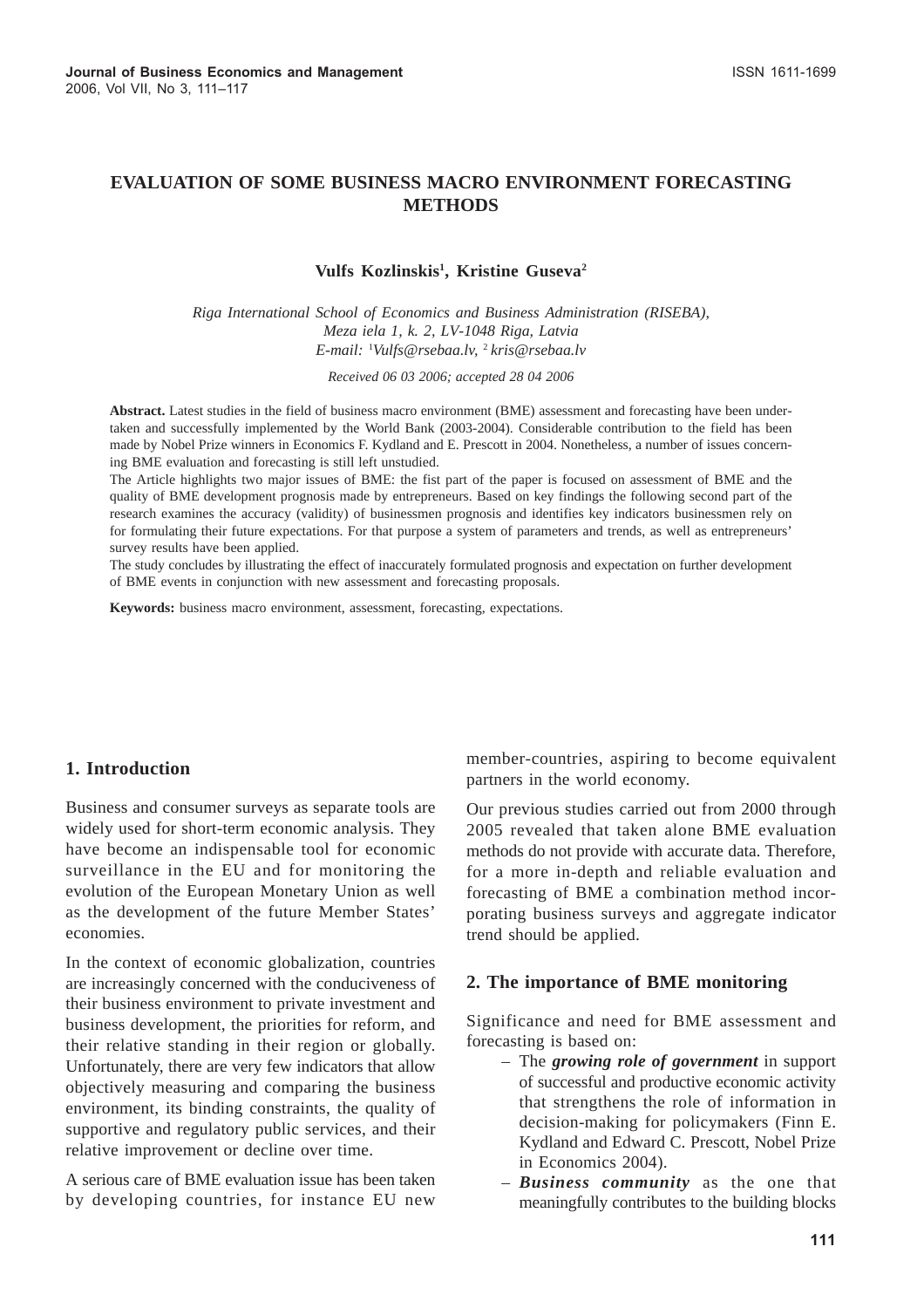of successful economic development and improved competitiveness calls for reliable information on identification of critical factors in the development process.

– Attractiveness for *foreign investors* as a key factor for the development and serves as a signal for a decision.

# **3. Evolution of BME monitoring**

**Traditional assessment** of the BME is based on the analysis of statistical data system. A considerable recent contribution to the business environment issue has been brought by work of World Bank, World Economic Forum, Michael Porter and others [1, 2].

There is an increasing interest in the use of surveys for predicting turning points in the economic cycle.

The **business surveys** have become an indispensable tool for short term economic analysis, surveillance and for monitoring the development of the economies.

## **4. The Research**

Present paper is a logical continuation of the previous researches undertaken by Janis un Aija Vucani with Vulfs Kozlinskis on BME evaluation and comparative analysis. We have studied the possibilities of BME evaluation and forecasting via use of integrated indicator.

Key tasks of the paper are:

- To assess the quality of BME development prognosis made by the business community;
- To identify the basis key indicatorsbusinessmen rely on for formulation of their future; expectations of BME development;
- To formulate directions of further research.

# **5. Research Methodology**

The study was designed to gauge the quality and validity of entrepreneurs' expectations and prognosis of BME development in order to get insight into to the likely trends in the basics of businessmen decision-making.

For the purpose of such investigation information can be obtained at least in two ways:

- from special opinion polls of entrepreneurs,
- from official statistical data (indicators) that characterizes the business environment.

The authors believe that an accurate assessment of the BME requires carefully selected and complexly processed information from these two sources.

Following that the present research was constructed using the mentioned secondary data, i.e. official statistical data and entrepreneur opinion surveys. The countries represented in the study are Latvia and Germany.

The methods used:

- Graphical;
- Correlation analysis;
- Abstractly logical analysis.

## **6. Research limitations**

The main methodological problem encountered within the implementation of the study in Latvia was the *lack of relevant* and appropriate opinion polls of entrepreneurs in the *previous years.*

Due to this *shortcut* in data availability in Latvia, Germany has been selected to test the research hypothesis. Additional reason: Germany-homeland of Ifo, has a more distributed business environment index.

N. Viner stated an idea about short period of observations in socio-economical systems in general. Nowadays there does not exist data about enough long homogenous period of observation. The speed of changes is so quick that qualitative differences between the decades have become crucial.

## **7. Results and discussions**

### **Selected worldwide indexes for economic climate or BME**

Economically developed countries have gone much ahead and practice BME evaluation and forecasting of business environment on a regular basis since 1950s.

Information Research Institute, Germany (Ifo Institute) is a good methodological example of evaluation and forecasting of BME by using opinion polls of entrepreneurs [3]. This institute regularly calculates the socalled Ifo Business Climate Index, separately for West and East Germany. Practiced since 1991 Ifo index is a widely recognized and observed indicator for the economic development in Germany.

In recent years significant contribution to the issue of BME assessment has been undertaken by the World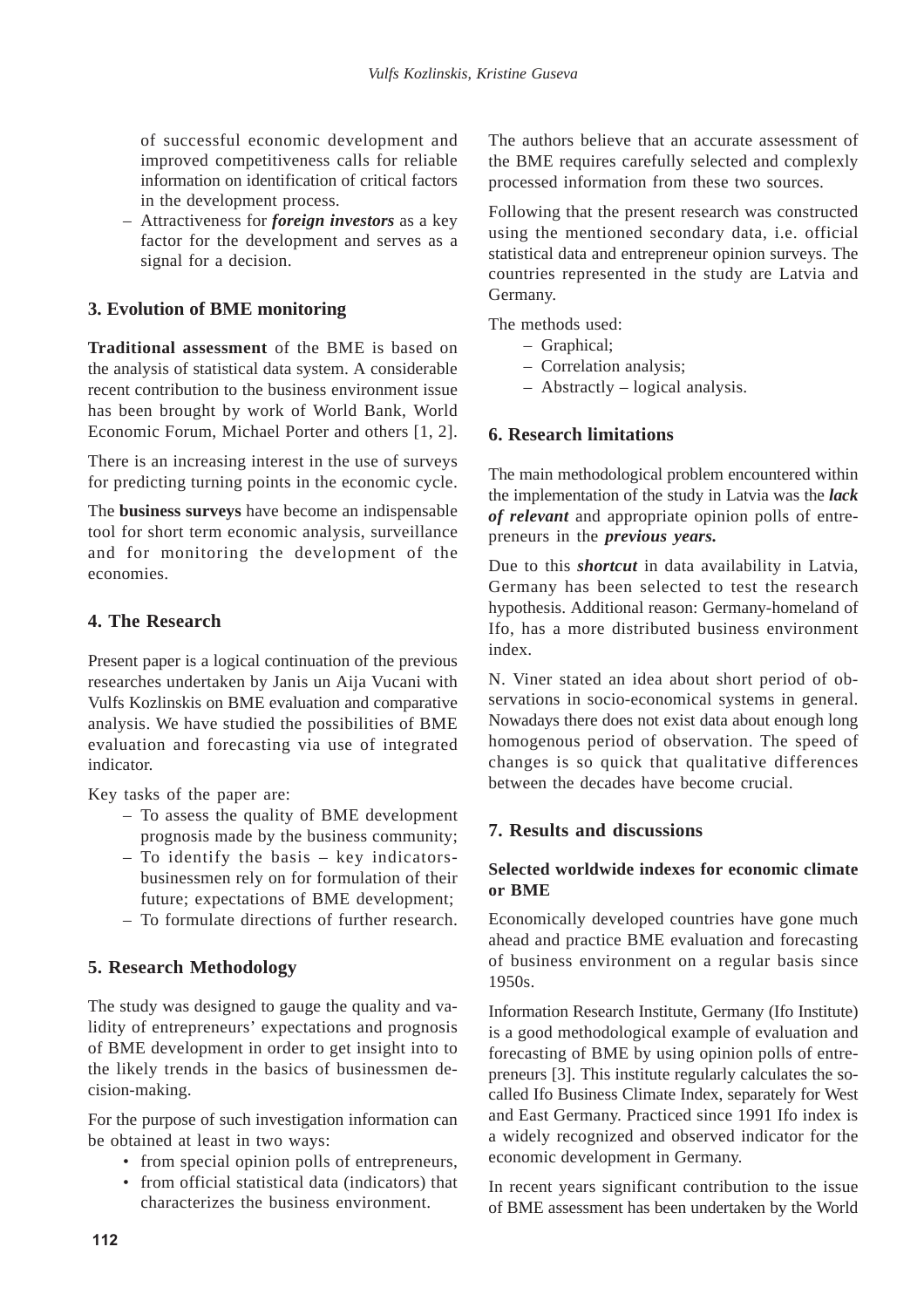Bank. In 1999 and 2002 the World Bank in joint with European Bank for Reconstruction and Development (EBRD) undertook a Business Environment and Enterprise Performance Survey. Later on, in 2003 another survey World Business Environment Survey, administered to enterprises in 80 countries and one territory, has been launched.

These studies are targeted at managers, owners of companies around the world, designed to generate comparative measurements of the investment climate and the business environment that allow comparison across countries and over time.

Another influential annual study executed by World Economic Forum is Global Competitiveness Index, which to date is one of the leading monitors of the competitive condition of economies worldwide. The investigation is carried out in collaboration with 109 partner Institutes and is based on official statistical data with Executive survey data in over 100 economies  $(Table 1).$ 

| The survey                                                                                                 | <b>Target</b><br>country                   | <b>Starting</b><br>date | <b>Respondents</b>                                 | <b>Time scale</b><br>for<br>prognosis | Implemented | Methodology                                                                                                                                                                                                                                                                       |
|------------------------------------------------------------------------------------------------------------|--------------------------------------------|-------------------------|----------------------------------------------------|---------------------------------------|-------------|-----------------------------------------------------------------------------------------------------------------------------------------------------------------------------------------------------------------------------------------------------------------------------------|
| <b>Ifo Business</b><br><b>Climate</b><br><b>Index</b> Ifo<br>Institute                                     | Germany,<br>worldwide                      | 1991                    | 7000<br>enterprises                                | 6 months                              | monthly     | Basis: opinion polls. Assesses<br>entrepreneurs' perceptions of<br>the business situation and<br>their expectations for the next<br>six months in manufacturing,<br>construction, wholesaling, and<br>retailing.                                                                  |
| <b>CESIfo</b><br>World<br><b>Economic</b><br><b>Survey</b><br>Ifo Institute                                | Worldwide                                  |                         | 1118<br>economic<br>experts, 91<br>country         | 3 months                              | quarterly   | Basis: opinion polls. Assesses<br>entrepreneurs' perceptions of<br>the country's general<br>economic situation and<br>expectations regarding<br>important economic<br>indicators.                                                                                                 |
| Global<br>Competitive-<br>ness Index<br>World<br>Economic<br>Forum                                         | More than<br>100<br>countries<br>worldwide | 1979                    | 7500<br>business<br>leaders,<br>entre-<br>preneurs | 1 year                                | annually    | Basis: Executive opinion polls<br>and hard data. Assesses the<br>importance of broad range of<br>factors central to creating a<br>healthy business environment<br>in support of successful and<br>productive economic activity.                                                   |
| World<br><b>Business</b><br><b>Environment</b><br><b>Survey</b><br>The World<br>Bank<br>Institute          | 80 countries<br>worldwide                  | 1999/<br>2000           | 10090<br>businesses                                | n/a                                   | once        | Basis: opinion polls,<br>interviews. Measures<br>entrepreneurs' perceptions of<br>constraints or problems<br>impacting on their operations<br>in a particular country.                                                                                                            |
| <b>Business</b><br>environment<br>and<br>enterprise<br>performance<br>survey<br>World Bank,<br><b>EBRD</b> | 28<br>transitional<br>economies            | 1999                    | 6500<br>enterprises                                | n/a                                   | 2 times     | Basis: opinion polls. These<br>qualitative measures are<br>compared with both objective<br>statistical measures, where<br>possible, and quantitative<br>business environment<br>measures. Generates<br>comparative measurements on<br>various business environment<br>dimensions. |

| Table 1. International business climate surveys |  |
|-------------------------------------------------|--|
|-------------------------------------------------|--|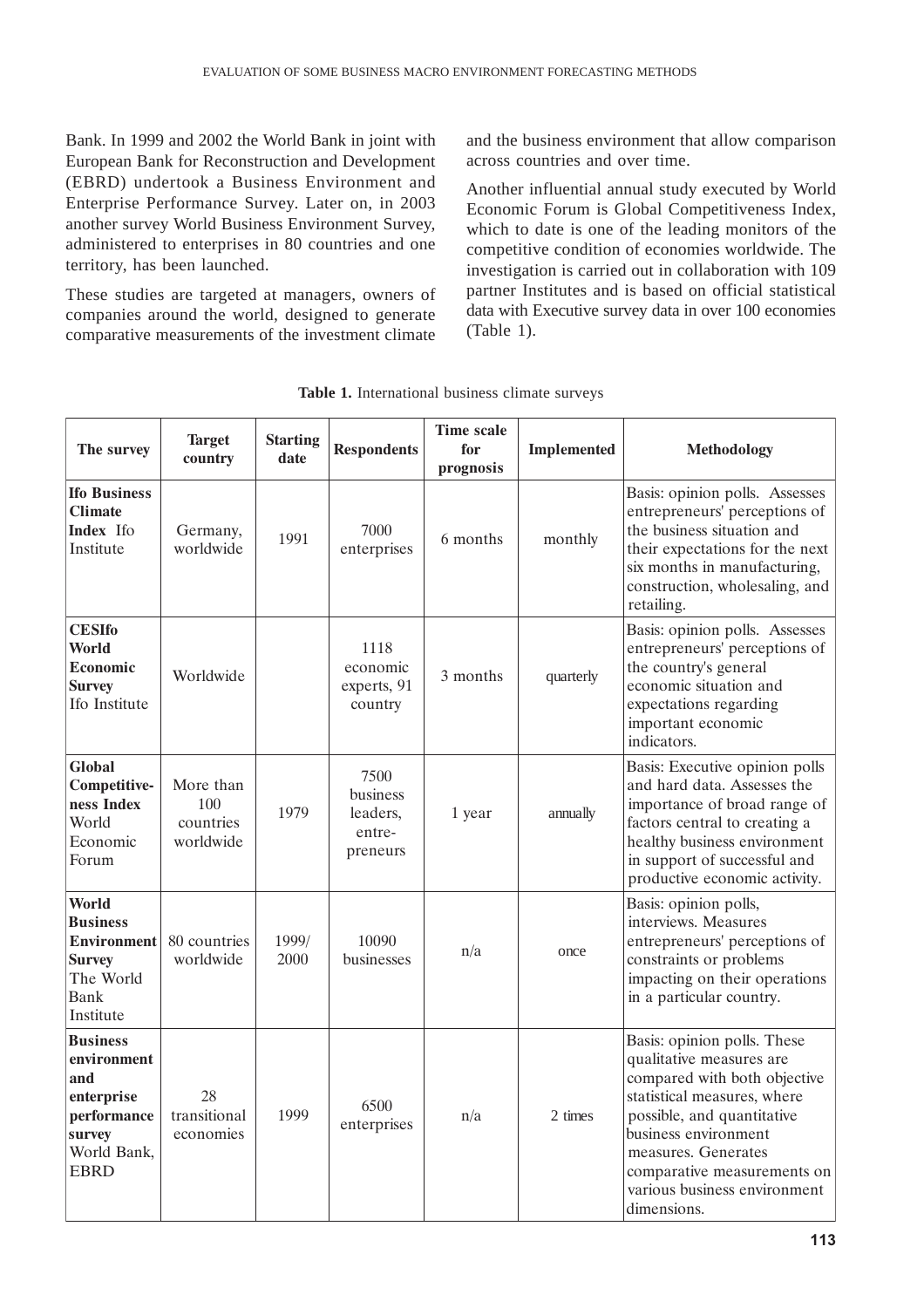The analysis of these studies reveals:

- Common purpose: to measure and prognose BME to achieve comparability of economies.
- Target territory: worldwide
- Prevailing methodology: opinion surveys.
- Implemented: mostly regularly.

### **Selected Latvian Indexes for Economic Climate or BME**

Observing BME evaluation practices in Baltic's region it is significant to note that they started on the verge of  $21<sup>st</sup>$  century - the period before accession into EU – when the comparative analysis of BME development in new and existing EU countries has become crucial for further success of the Union enlargement and development. The first attempt was made by all three countries' Statistical & Research Institutes in cooperation with Central Statistical Bureaus following the recommendations of the EU governing bodies. As a consequence Economic Sentiment Index has been developed with the aim to evaluate the socioeconomical condition of the country on the basis of business and consumer survey results. The methodology applied is based on Eurostat practices.

Further, in March 2004, one of the largest banks in Latvia – Parex Bank has launched its own BME survey called Parex Business Activity Index [4, 5]. The index is targeted to measure changes of entrepreneurs' perceptions and future expectations of the economic situation in Latvia as a whole and in separate industries.

Key observations:

- Common purpose: assessment and forecasting of business environment.

| <b>Surveys in Baltic countries</b>                                                                   |                                         |                         |                    |                                       |              |                                                                                                                                                                                                                             |
|------------------------------------------------------------------------------------------------------|-----------------------------------------|-------------------------|--------------------|---------------------------------------|--------------|-----------------------------------------------------------------------------------------------------------------------------------------------------------------------------------------------------------------------------|
|                                                                                                      | <b>Target</b><br>country                | <b>Starting</b><br>date | <b>Respondents</b> | <b>Time scale</b><br>for<br>prognosis | Implemented  | Methodology                                                                                                                                                                                                                 |
| <b>Set of statistical</b><br>indicators                                                              | Latvia                                  | 1990s                   |                    | $6$ months -<br>5 years               | episodically | Basis: there does not exist a<br>methodology as such. It is a<br>set of different indicators<br>used by different authors.                                                                                                  |
| Economic<br><b>Sentiment Index</b><br>Latvia Statistical<br>Institute                                | <b>Baltic</b><br>countries              | 1992<br>2001            | n/a                | 1 month                               | monthly      | EUROSTAT methodology.<br>Basis: opinion polls. Assesses<br>entrepreneurs' perceptions of<br>the current and future<br>business situation for<br>comparative analysis.                                                       |
| <b>PAREX Business</b><br><b>Activity Index</b><br>SKDS market &<br>public opinion<br>research centre | Latvia                                  | 2004                    | 750<br>enterprises | 6 months                              | quarterly    | Basis: opinion polls by phone<br>interviews. Measures<br>entrepreneurs' assessment of<br>business environment in<br>present in comparison with<br>last 6 months and future<br>expectations (6 months).                      |
| <b>VUKO Index</b><br>Ventspils<br>University College,<br><b>RISEBA</b>                               | Latvia,<br>partially<br><b>Baltic's</b> | 2001                    |                    | 1-2 years                             | episodically | Basis: statistical data.<br><b>Measures business</b><br>environment and is<br>applicable for forecasting.<br>First step: calculation of<br>integrated index on BME<br>components. Second step:<br>calculation of integrated |

Table 2. Business climate evaluation in Baltic countries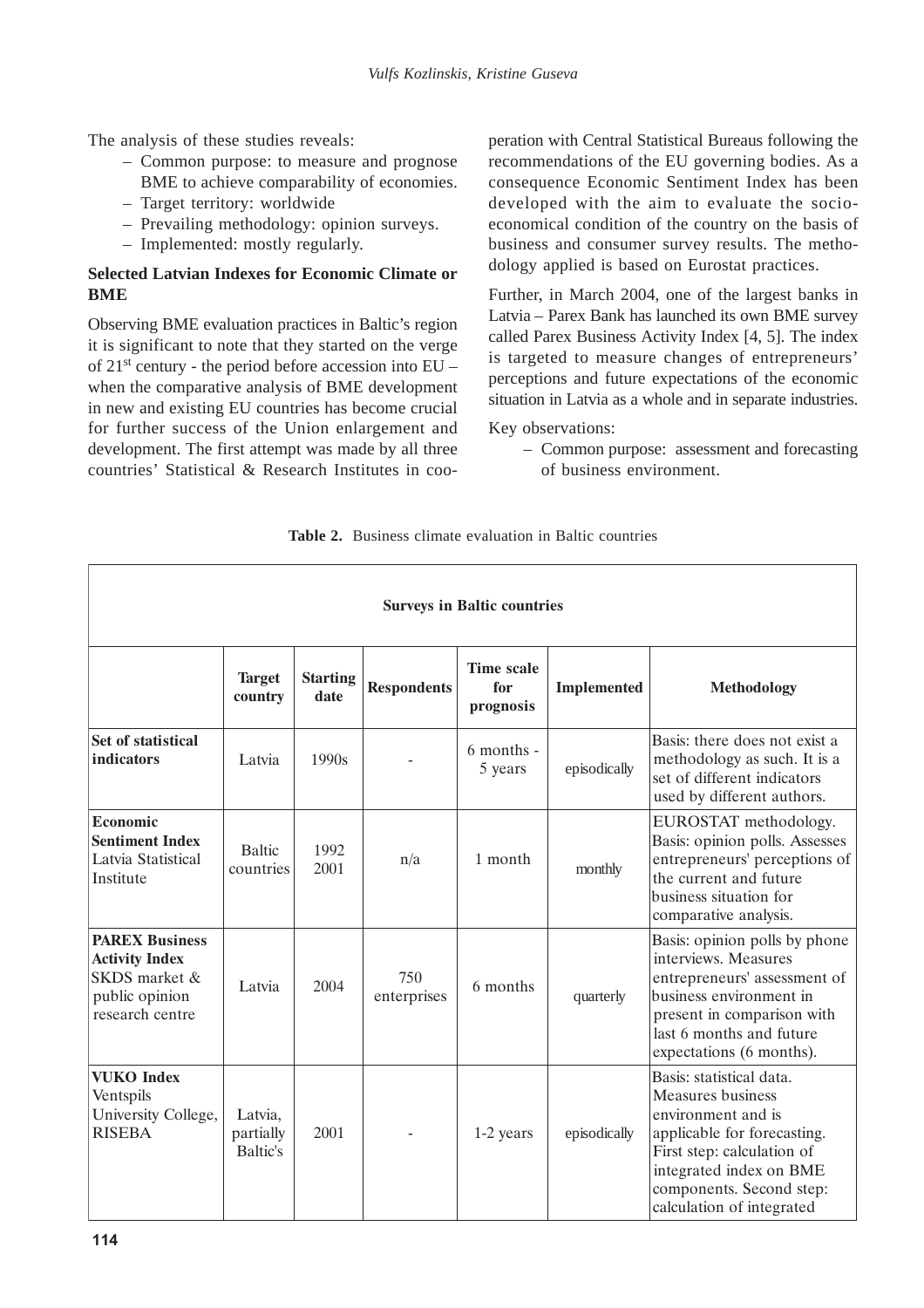

**Fig 1.** ESI vs Parex Index, 2004–2005

- Prevailing methodology: opinion surveys.
- Drawback: short observation period.
- The system of BME evaluation is young in Latvia and yet developing.

#### **Comparison of selected Latvian Indexes**

Economic Sentiment Index versus Parex Business Activity Index (Fig 1).

Since the observation period taken for comparison of two indexes is 6 quarters, the applicability of the given *information is limited (prognosis differ)* to identification of the overall signal rather than market trend.

#### **Key conclusions:**

- Drawback: short observation period. Further research is necessary.
- Both indexes conflict.
- The opinion survey method of BME development forecasting is approximate.

Opportunities and possibilities for application of BME forecasting on the basis of entrepreneurs' opinion surveys are limited. It is not clear what is the basis business community relies on in making future forecasts.

**Research Question 1:** evaluate the quality of BME development prognosis made by the business community

- Investigation of the given issue is based on entrepreneurs' opinion surveys and hard data.
- To measure the quality of businessmen prognosis of BME changes the following opinion surveys were selected: LATVIA: economic sentiment index

GERMANY: Ifo business expectations index

For more detailed forecasting of BME in the past and also to make its future forecasts in the situation of insufficient direct information, obtained from entrepreneurs, it is advisable to use the analysis of official statistical data.

Key indicators that have been used for the analysis in the present investigation (*the choice of indicators is based on previous research studies made by Vucans' family and V.Kozlinskis*): GDP per capita, rate of unemployed, price index, short-term and long-term interest rates.

#### **Major findings in Latvia**

The study implemented to identify the interrelation between ESI and GDP, rate of unemployed, price index, short and long-term interest rates shows that practically there is no relation between the real changes of indicators and the prognosis (ESI in Latvia) (Fig 2, 3).

More clear connection between Ifo index and indicators is shown by correlation coefficients (Fig 4).

In general, it looks like Ifo is a little bit more precise than the Economic Sentiment Index in Latvia (correlation: Ifo vs GDP=  $|0,59|$ ).



**Fig 2.** Ifo vs Rate of unemployed, 2002–2005



**Fig 3.** Ifo vs GDP, 2002–2005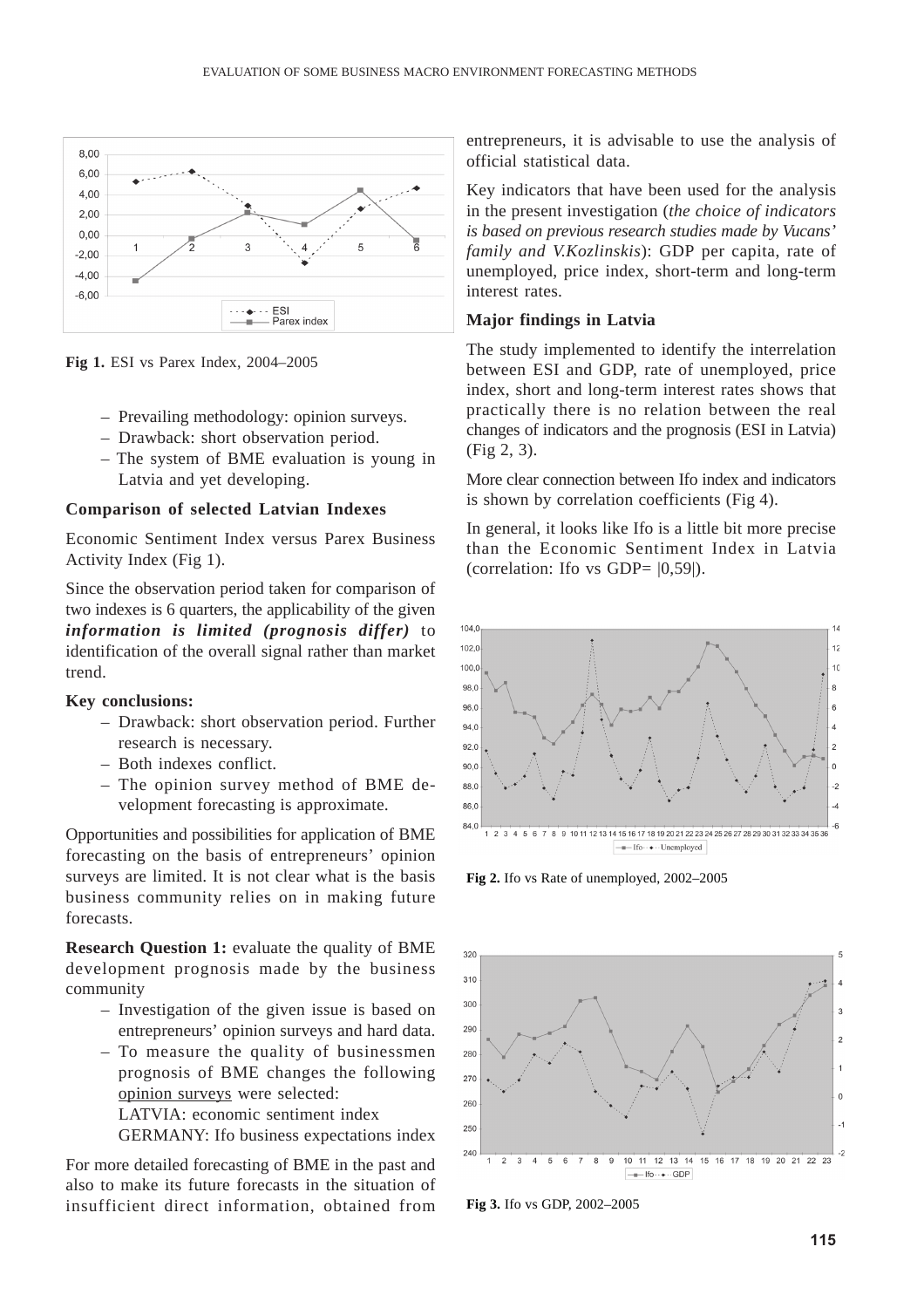

**Fig 4.** Correlation coefficients: Ifo vs Indicators, 2002–2005

**Table 3.** Correlation coefficients in Latvia (2003–2005)

|                                           | GDP    | <b>Price Index</b> | Rate of<br>unemployed | <b>Short-term</b><br>interest rate | Long-term<br>interest rate |
|-------------------------------------------|--------|--------------------|-----------------------|------------------------------------|----------------------------|
| <b>Economic</b><br><b>Sentiment Index</b> | 0.4895 | 0.7132             | $-0.5793$             | $-0.0787$                          | $-0.1568$                  |

**Table 4.** Correlation coefficients in Germany (2002–2005)

|     | GDP       | <b>Price Index</b> | Rate of<br>unemployed | <b>Short-term</b><br>interest rate | Long-term<br>interest rate |
|-----|-----------|--------------------|-----------------------|------------------------------------|----------------------------|
| Ifo | $-0.5945$ | $-0.0829$          | 0.1200                | $-0.1582$                          | 0,1226                     |

**Research Question 2:** identify key indicators businessmen rely on for formulation of their future expectations of BME development.

#### **Key observations:**

For Latvia:

- Correlation between the prognosis and selected statistical indicators has not been observed. Exception: price index (correlation between ESI and price index is 0,7132) (Table 3).
- Presumably, in Latvia business community generally tends to rely on events within their enterprises, except for the price index, because the speed of its growth in Latvia in recent years has been high. Price index level in 2004 was 114.2 and in  $2005 - 121.9$  (2000=100) [6].
- ESI is very fluctuating in Latvia thus puts under question the validity of the basis for forecasting.

For Germany:

- Correlation is observed in case of GDP (Table 4).
- Assumption: German entrepreneurs when making prognosis take into account at least one macroeconomic indicator – GDP [7].

At the given stage of the research it is clear that the assessment of the BME on the basis of the entrepreneurs' opinion surveys represents a so-called "black box" when the inflowing information is unknown and out-flowing information is very approximate.

### **8. Conclusions and suggestions**

- The *connection* between expectations hold by the business community about the BME changes and what has followed in fact *is very weak.*
- Entrepreneurs' prognosis in Germany is based on the change of GDP, while in Latvia it presumably is limited to the condition of own business (however, further testing on the issue is necessary). In Latvia only recently we can observe some correlation between prognosis (ESI) and price index.
- Preliminary results reveal that in formulation of future prognosis entrepreneurs *focus only on some widely used statistical indicators but those of the previous period* (possible to speak about the lag of information influence), as in the case of Latvia and Germany.
- Therefore, based on previous researches and